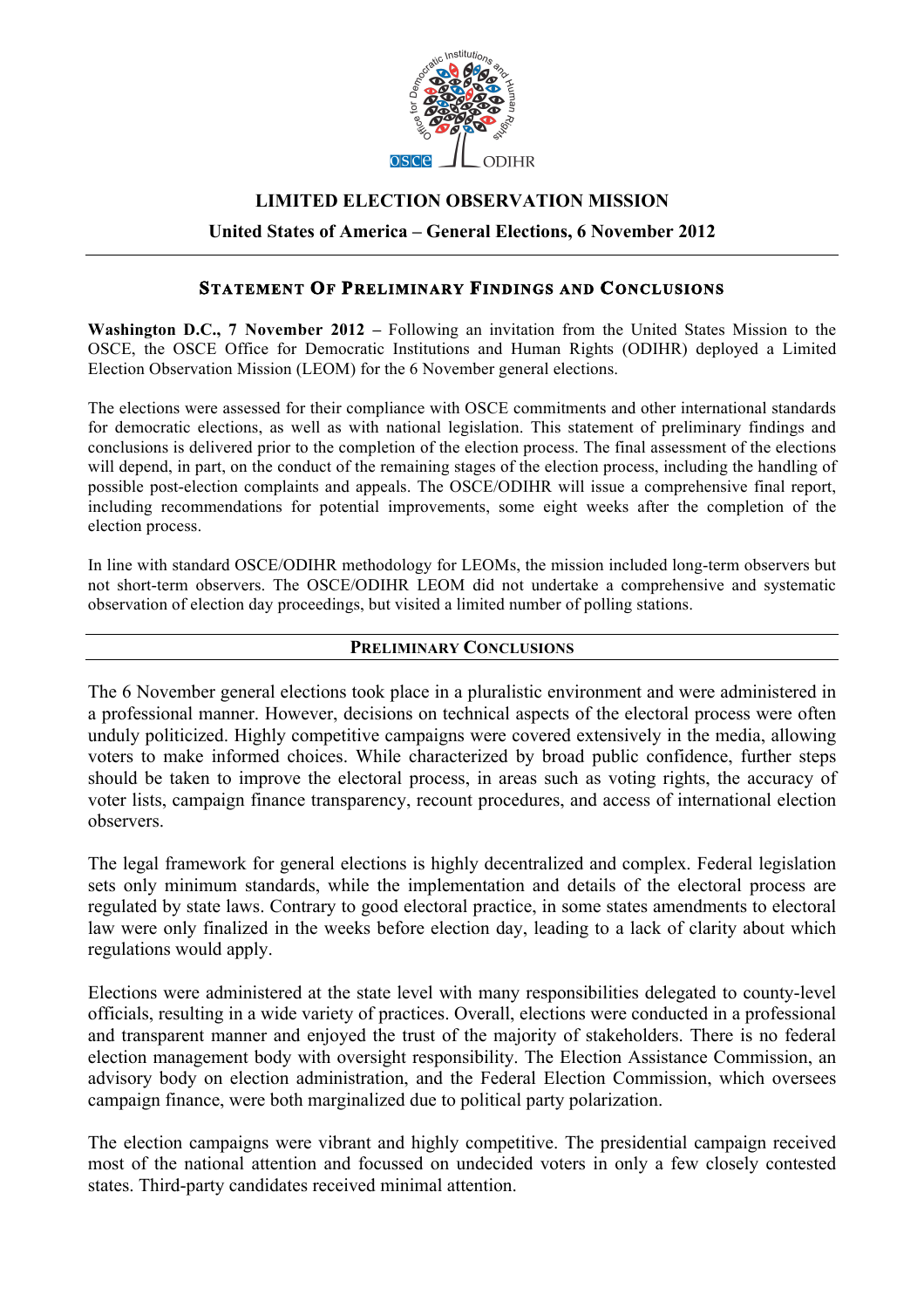These elections were characterized by a high level of campaign spending and were estimated as the most expensive to date. Based on the principle of freedom of speech, there are no limits on campaign spending, including from corporations and unions. While the financing of candidates and parties is closely regulated, spending by some independent groups is exempt from disclosure requirements, raising transparency concerns.

US citizens who are at least 18 years old on election day and residents of a state were eligible to vote. Some 4.1 million citizens that are residents of US territories were not eligible to vote, while some 600,000 citizens that are residents of the District of Columbia were eligible to vote only for the president. An estimated 5.9 million citizens were disenfranchised due to a criminal conviction, including some 2.6 million citizens who have served their sentences. This is at odds with the principle of universal suffrage and the commitment to ensure proportionality in the restriction of voting rights as enshrined in paragraphs 7.3 and 24 of the 1990 OSCE Copenhagen Document.

Voter registration is implemented at state level through an active system. A number of states launched initiatives to improve the accuracy of their voter lists. Civil society was active in encouraging citizens to register, as well as checking the accuracy of voter registers. Nevertheless, an estimated 50 million eligible citizens were not registered to vote, bringing into question the effectiveness of existing measures to ensure that all persons entitled to vote are able to exercise that right.

Voter identification rules vary across the states and the issue is politically polarized. While efforts to ensure the integrity of the vote are important, these should not lead to the disenfranchisement of eligible voters. While a number of regulations were introduced for identification at the polling stations, similar provisions do not exist for postal voting.

Candidacy requirements are provided by the Constitution and candidate registration is regulated by a number of laws that vary across the states. While 32 presidential candidates appeared on ballots across the country, only 4 were registered in a sufficient number of states to be potentially elected. A large number of candidates contested Congressional races. The overall field of candidates provided voters with a wide degree of choice.

Overall, media is pluralistic and diverse and provided voters with a wide range of information and views on candidates, issues, and electoral platforms. The obligations imposed on media for election coverage are very limited, with a preference given to self-regulation. While public and national broadcasters reported in a balanced manner, leading cable television networks were highly partisan.

Election observation is regulated by state law and generally does not provide for international observers, which is contrary to paragraph 8 of the 1990 OSCE Copenhagen Document. In several states the OSCE/ODIHR LEOM were not provided with full and unimpeded access to polling stations. Domestic observers were active throughout the country, providing an important layer of transparency and confidence.

Alternative voting methods are an established practice in the US and it is estimated that 40 per cent of voters cast their vote before election day through early in-person voting or postal voting, including by voters abroad. While the modalities of alternative voting vary considerably across the states, they generally enjoy a high level of trust.

The use of new voting technologies (NVT) is extensive but varies considerably across and within states. Federal guidelines for NVT are voluntary, resulting in a wide range of electronic voting systems regulated according to different standards. While the trend to return to paper-based voting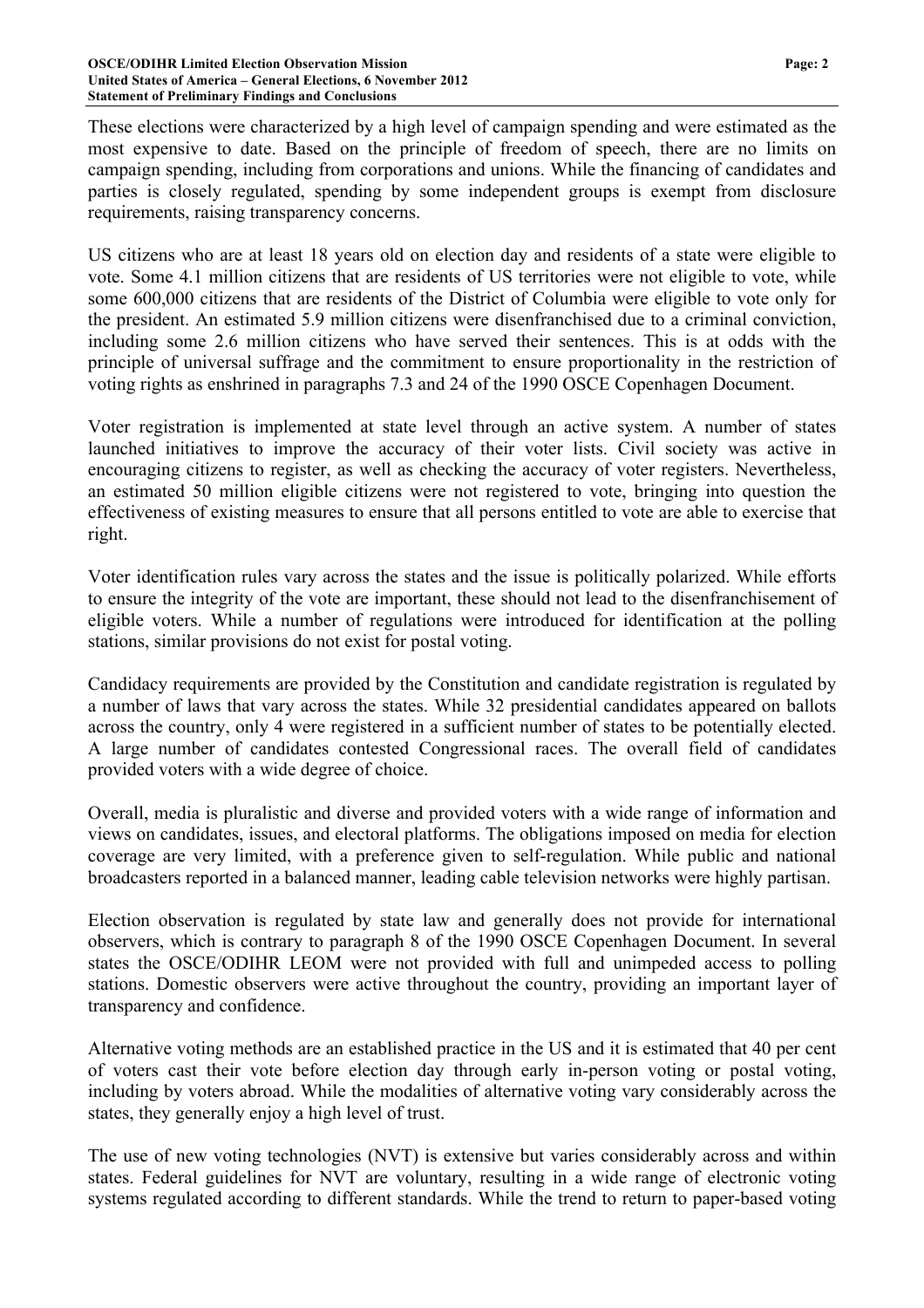continues, 11 states still use machines that do not allow the voter to verify that their vote was cast as intended.

There are many avenues to seek legal redress, although not all are adjusted to the context and pace of an electoral process. Provisions on recounts vary widely and are often insufficiently defined, which could result in complaints not being addressed in a consistent and timely manner.

Election day was calm and although most voters were generally able to cast their vote without difficulty, there were reported instances of long queues of voters and shortages in polling station staff that caused delays in voting. While provisional ballots were provided to voters who could not be identified on the voter list, deadlines and rules for counting these ballots varied across the states, which could potentially delay the announcement of results in closely contested races.

### **PRELIMINARY FINDINGS**

# **Background and Electoral System**

On 6 November, US citizens voted to elect the President and Vice President, 33 of 100 Senators, and all 435 Representatives. Since the 2010 mid-term congressional elections, when the Republican Party gained control of the House of Representatives, the 2012 general elections have been eagerly anticipated by the two dominant political forces, the Democratic Party and the Republican Party. Incumbent President, and Democratic nominee, Barack Obama sought re-election for a second and final term. His main contender was the Republican nominee, and former Massachusetts Governor, Mitt Romney. Control of the Congress was also at stake, with several close races expected.

The President and Vice-President are elected for a four-year term with an absolute majority by an Electoral College consisting of 538 Electors. Each state is assigned as many Electors as congressional representatives and the District of Columbia is assigned three Electors as if it were a state. Electors are elected by popular vote, mostly through "winner-takes-all" contests.<sup>1</sup> Under the current system, it is possible that a presidential candidate might win the popular vote nationwide but not be elected. While any formal change to the Electoral College would require a constitutional amendment, several states have recently passed a National Popular Vote (NPV) act whereby states would pool their electoral votes in favour of the candidate that wins the national popular vote. For the NPV to take effect, states with at least 270 electoral votes in total must join.<sup>2</sup>

Senators and Representatives are elected directly, mostly through "first-past-the-post" contests. Each state is represented in the Senate by two Senators who serve staggered six-year-terms with no state's two Senators scheduled to be elected in the same year. Each state is represented in the House with at least one Representative; the remaining House seats are allocated to states proportional to their population. Representatives serve two-year terms. While electoral districts for the Senate race are the entire state, Representatives are elected in congressional districts updated every ten years after a nationwide census. Following the 2010 census, the House seats were reapportioned among the 50 states to reflect population changes and district boundaries were redrawn to ensure that each district represented approximately the same number of people. While OSCE/ODIHR LEOM interlocutors noted some improvements in the transparency of the process, concerns were expressed that redistricting was often driven by partisan considerations, thereby limiting the competitiveness of a number of contests.<sup>3</sup>

<sup>&</sup>lt;sup>1</sup> With the exception of Maine and Nebraska, where some Electors are elected from the respective congressional

districts via "first-past-the post" contests and the remainder via a state-wide "winner-takes-all" system.<br>
Currently, eight states and the District of Columbia (in total 132 electoral votes) have enacted NPV bills.<br>
Legal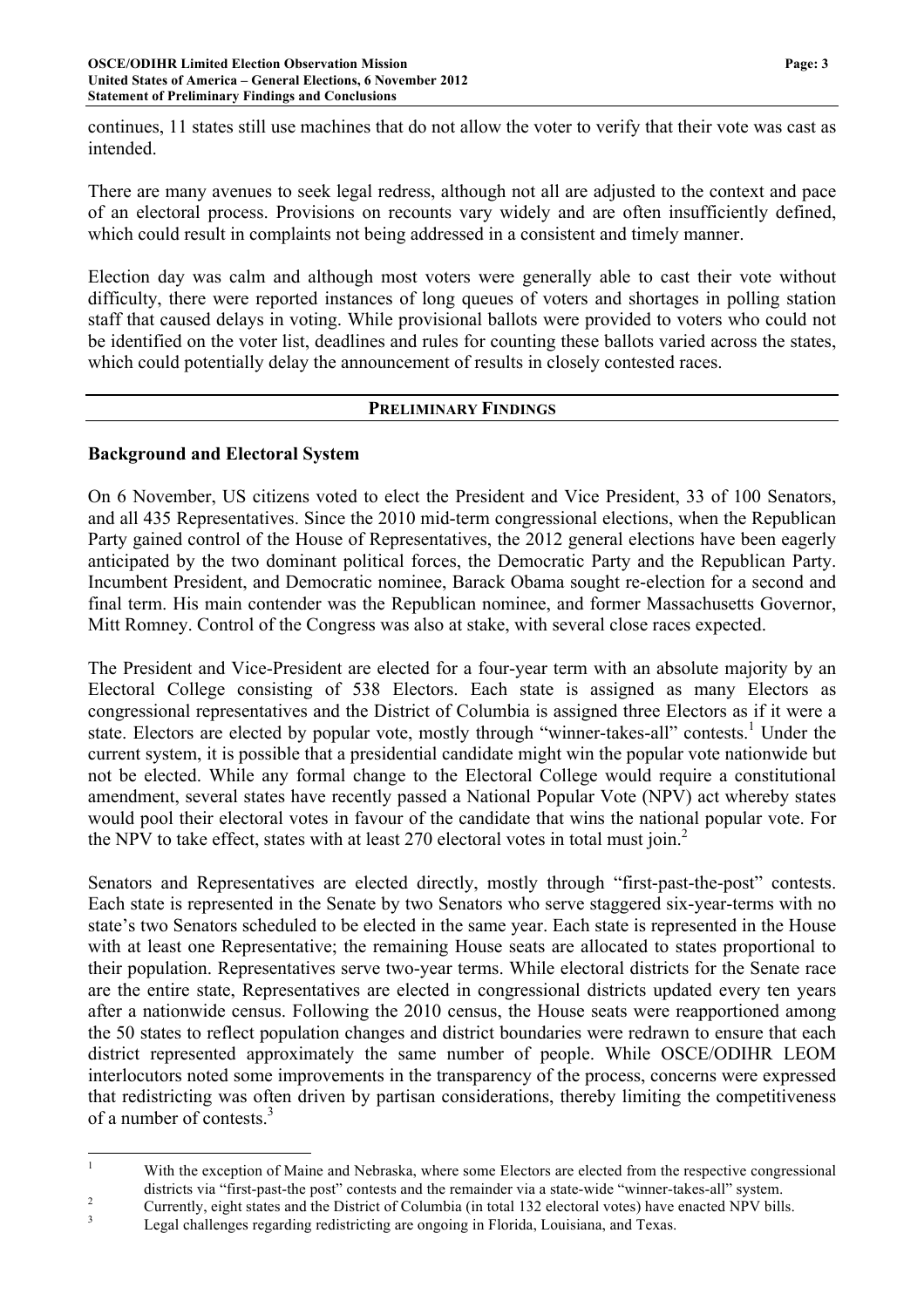# **Legal Framework**

Consistent with the federal political system established by the Constitution, the legal framework for general elections is highly decentralized and complex. Federal legislation sets only minimum standards, while the implementation and details of the electoral process are regulated by state laws. Federal and state court decisions also form an integral part of the legal framework.

Federal legislation includes the 1993 National Voter Registration Act (NVRA) that facilitates voter registration; the 1986 Uniformed and Overseas Citizens Absentee Voting Act (UOCAVA) and the 2009 Military and Overseas Voter Empowerment Act (MOVE) that allow citizens living abroad to register and vote absentee in federal elections; the 1971 Federal Electoral Campaign Act (FECA) and the 2002 Bipartisan Campaign Reform Act (BCRA) that regulate campaign finance; and the 2002 Help America Vote Act (HAVA) that establishes minimum standards in certain areas of election administration.

The 1965 Voting Rights Act (VRA) aims to protect the rights of racial and linguistic minorities by prohibiting voting practices and procedures that are discriminatory by intent or impact. Section 5 of the VRA requires certain jurisdictions with a history of voting discrimination to obtain administrative or judicial pre-clearance of changes to their electoral law from the Department of Justice (DoJ) or the federal district court in the District of Columbia.<sup>4</sup> In such cases, the burden of proof lies with the state that introduces the legislation. The VRA foresees a mechanism for jurisdictions to obtain termination of the pre-clearance requirement. The constitutionality of Section 5 is currently being challenged in several pending court cases.<sup>5</sup>

# **Election Administration**

In line with the decentralized nature of the US political system, general elections are administered at the state level and there is no federal election management body with oversight responsibilities. Administrative authority is vested in the respective state secretary or state election board. However, the greater part of election administration is typically delegated to county or lower-level election officials,<sup>6</sup> resulting in a wide variety of electoral practices across the country. While some election officials are appointed, others are elected, which raises possible conflicts of interest. Women and minorities are well represented at all levels of election administration. Overall, the election administration performed their duties in a professional and transparent manner and enjoyed the trust of the majority of stakeholders.

While training of polling staff was extensive, a number of counties experienced problems identifying a sufficient number of experienced poll workers. In some counties, this led to a reduced number of polling stations or less poll workers.<sup>7</sup> Election officials at state and county level used various channels to inform voters about the elections and their voting rights, including information leaflets, the media, and the internet. In jurisdictions with minority populations, officials prepared election materials in minority languages, as required by the VRA and HAVA. Several election officials informed the OSCE/ODIHR LEOM that the training of election officials and voter awareness efforts were complicated by budgetary constraints and late changes to the legal framework, particularly regarding redistricting, early voting, and voter identification.

<sup>&</sup>lt;sup>4</sup> Unlike other Sections of the VRA, Section 5 has an expiration date. In 2006, it was reauthorized by Congress for 25 more years. <sup>5</sup> For instance, *Shelby County, Alabama v. Eric Holder*, *Nix v. Eric Holder*, and *State of Texas v. United States* 

of America.<br>
Notable exceptions are Alaska and the District of Columbia, where election administration is centralized.<br>
For example, in Jackson county in Kansas, Leon and Duval counties in Florida, and Fairfax county in V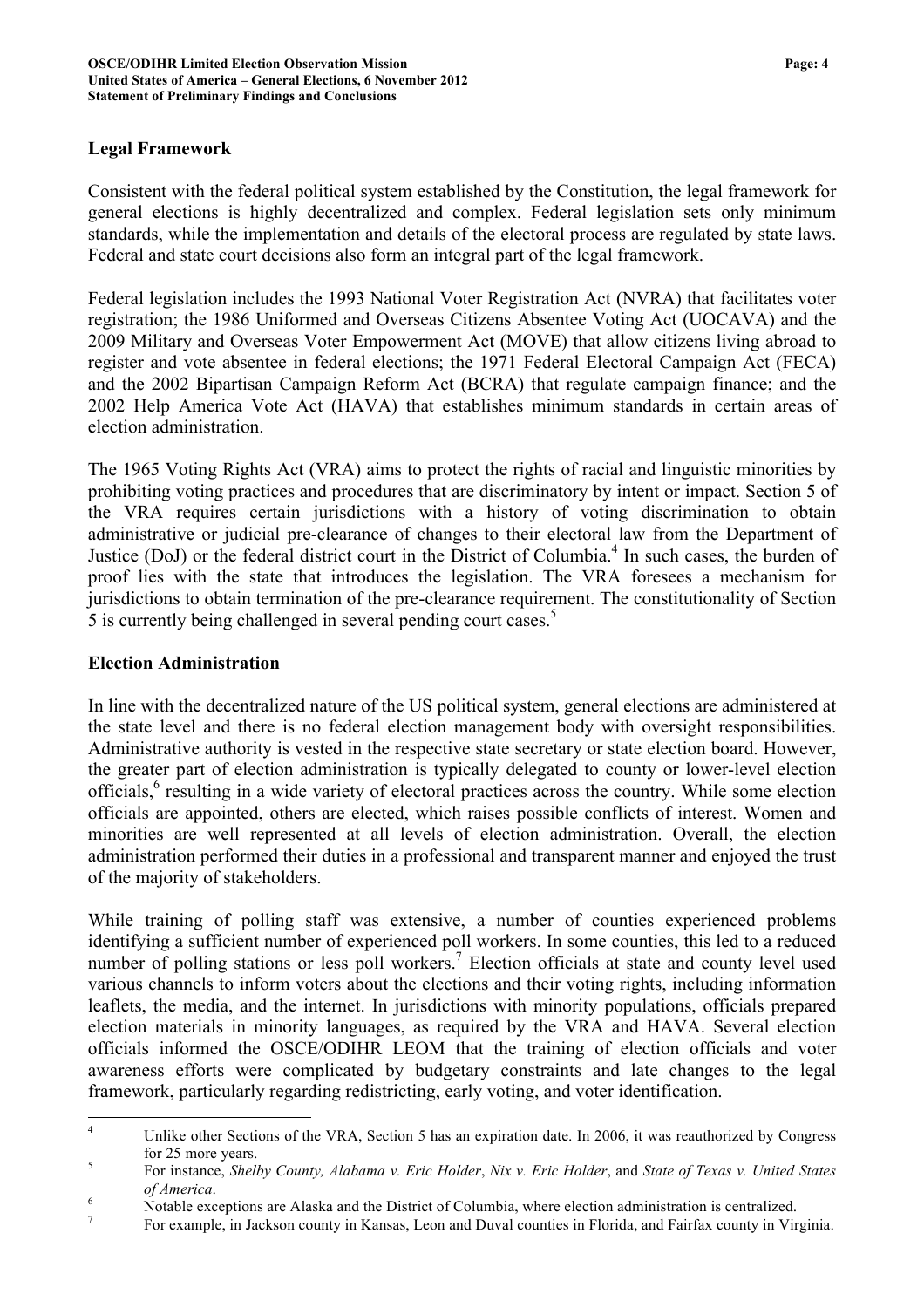The bipartisan Election Assistance Commission (EAC), an advisory body on election administration that provides guidance on meeting HAVA requirements, functions at a limited capacity. In addition to a reduced staff and budget, all four commissioner posts are vacant thereby leaving the EAC without decision-making authority. Several OSCE/ODIHR LEOM interlocutors questioned the future role of the EAC. Two longstanding Democratic nominees for EAC commissioners remain unconfirmed and, last year, the House of Representatives passed a Republican-initiated bill to disband the EAC.<sup>8</sup>

### **Voter Rights**

US citizens who are at least 18 years old on election day and residents of a state are eligible to vote in general elections. Some 4.1 million citizens that are residents of US territories are not eligible to vote, while some 600,000 citizens that are residents of the District of Columbia are eligible to vote only for the president. This is at odds with the principle of universal suffrage and the commitment to ensure proportionality in the restriction of voting rights as enshrined in paragraphs 7.3 and 24 of the 1990 OSCE Copenhagen Document.

In addition, some 5.9 million citizens are estimated to be disenfranchised due to a criminal conviction, including 2.6 million citizens who have served their sentence.<sup>9</sup> Minorities are disproportionately affected, with some 2.2 million disenfranchised. Prisoner and ex-prisoner voting rights are determined by state law and vary widely, but most states impose burdensome procedures for reinstating voting rights, including long waiting periods.<sup>10</sup> Four states deprive all people with a criminal conviction of the right to vote, irrespective of the gravity of the crime or if the sentence has been served, unless pardoned by the state governor.<sup>11</sup> In 2011, Florida and Iowa reversed legislation that had previously provided restoration of voting rights for ex-prisoners. The deprivation of the right to vote is a severe penalty and it should be proportionate to the underlying crime. In addition, once a sentence has been served, authorities should take effective measures to facilitate the restoration of voting rights.<sup>12</sup>

### **Voter Registration**

Voter registration is active and implemented at state level. Voters are required to submit signed applications to register or change their information within state-prescribed deadlines, either in person, by post, or through an authorized third-party. Recent legislation in a number of states placed restrictions on third-party registration drives, including reduced timeframes for the collection and submission of applications, as well as strict sanctions for any errors. Georgia and Tennessee required prospective first-time voters to provide documentary evidence of US citizenship when registering. While the NVRA provides that voter registration must remain open until at least 30 days before election day, deadlines varied widely. Eight states and the District of Columbia provided voter registration on election day and North Dakota did not require voter registration. Thirteen states introduced online systems to facilitate voter registration.

 <sup>8</sup> See, http://www.gpo.gov/fdsys/pkg/BILLS-112hr3463rfs/pdf/BILLS-112hr3463rfs.pdf. The bill is currently

referred to the Senate.<br>
9 See, http://sentencingproject.org/doc/publications/fd\_State\_Level\_Estimates\_of\_Felon\_Disen\_2010.pdf and

http://www.sentencingproject.org/doc/publications/publications/fd\_bs\_fdlawsinus\_Sep2012.pdf.<br>
Only Maine and Vermont allow voters serving a prison sentence to vote.<br>
Florida, Iowa, Kentucky, and Virginia.<br>
Paragraphs 11 an and Political Rights by the UN Human Rights Committee, and paragraph 24 of the 1990 OSCE Copenhagen Document.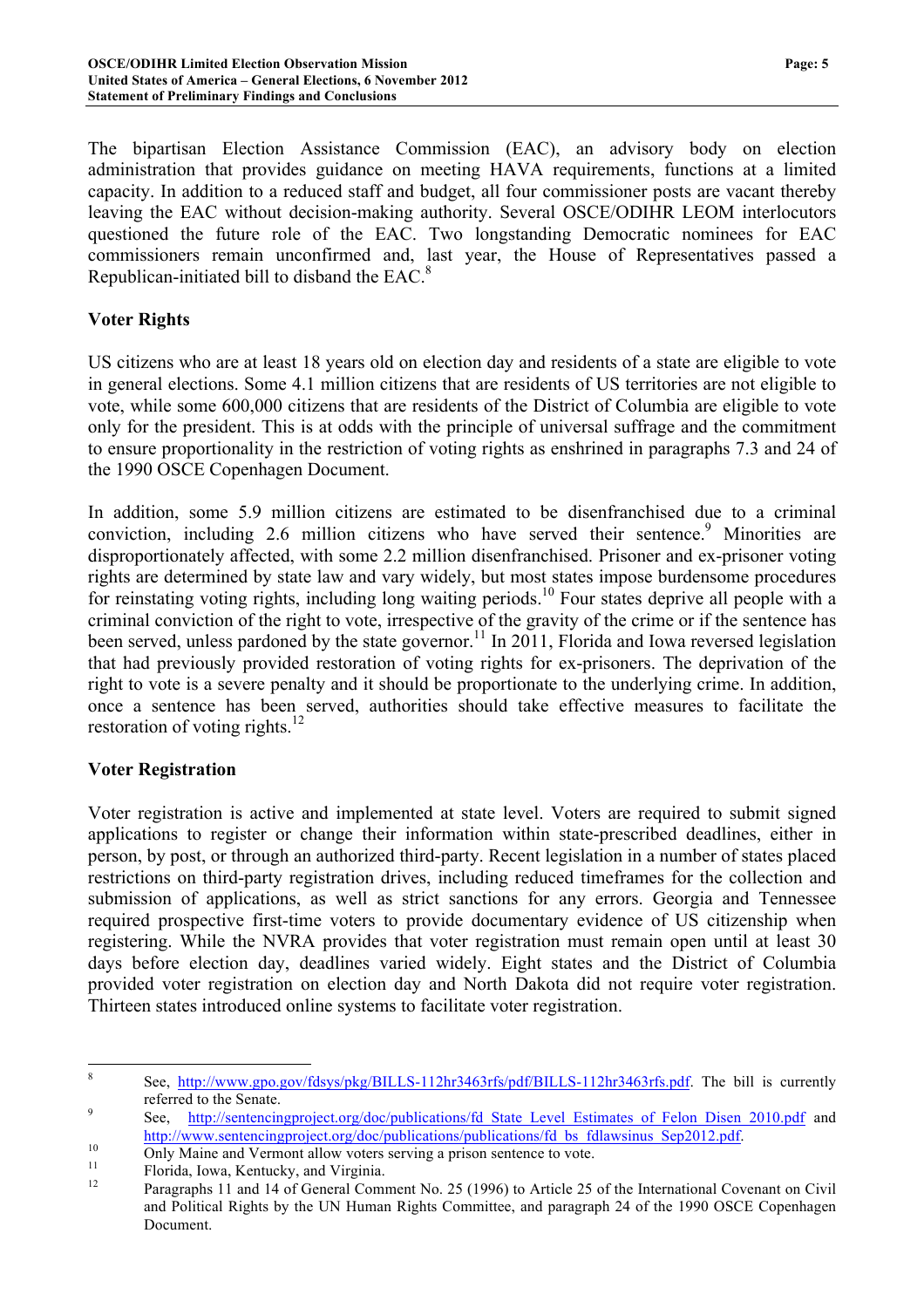HAVA mandates states to co-ordinate and match their voter registration databases with other state and federal databases. However, modalities are not sufficiently regulated and database formats vary considerably, resulting in uneven application and potential errors. Several OSCE/ODIHR LEOM interlocutors stated that the absence of a nationwide exchange of voter registration data affected the accuracy of voter lists, including multiple and outdated entries.<sup>13</sup> A number of states have taken steps to improve the accuracy of their voter lists by engaging in one of two multi-state projects that identify duplicate and outdated entries.<sup>14</sup>

Some 237 million citizens were eligible to vote in these elections. While the registered number of voters will not be determined until after the elections, it has been estimated that some 50 million eligible citizens were not registered. This brings into question the effectiveness of existing measures to ensure that all persons entitled to vote are able to exercise that right.<sup>15</sup>

### **Voter Identification**

Voter identification is a highly polarized issue. While Republicans push for stricter legislation to prevent potential fraud and safeguard electoral integrity, Democrats generally claim that the risk of fraud is minimal and does not warrant restrictions that could disenfranchise voters. A number of states enacted new voter identification laws requiring voters to present government-issued photo identification. Some OSCE/ODIHR LEOM interlocutors stated that the cost associated with travelling to identification issuing offices and obtaining accompanying documentation placed an unreasonable restriction that disproportionately affected minority and low-income voters, as well as single mothers. Several new identification laws were struck down by courts or vetoed by governors and were ultimately not implemented in these elections.<sup>16</sup> While efforts to ensure the integrity of the vote are important, these should be clearly defined and not lead to disenfranchisement of eligible voters.

Some 30 states required voters to present proof of identity at the polling station. Voters were required to provide photo identification documents in four states,<sup>17</sup> while in five other states they were requested to show photo identification but were permitted by law to cast a ballot after signing an affidavit to confirm identity, under penalty of perjury.<sup>18</sup> In contrast, postal voting, despite its increasing usage, does not require similar voter identification checking.

In most states, party representatives and individuals have the right to challenge the eligibility of voters at the polling station. Provisions vary considerably among states. Several OSCE/ODIHR

 <sup>13</sup> See, "Inaccurate, Costly and Inefficient" Pew Center on the States, February 2012, pewtrusts.org/uploaded Files/wwwpewtrustsorg/Reports/Election\_reform/Pew\_Upgrading\_Voter\_Registration.pdf.<br>
0ne is initiated by the Pew Center on the States and encompasses 7 states, the other is the Interstate Cross

Check Project that includes some 15 states. Several other states are considering joining one of these efforts. <sup>15</sup> Paragraph 11 of General Comment No. 25 (1996) to Article 25 of the International Covenant on Civil and Political Rights by the UN Human Rights Committee states that "States must take effective measures to ensure that all persons entitled to vote are able to exercise that right. Where registration of voters is required, it should be facilitated and obstacles to such registration should not be imposed."<br><sup>16</sup> For example, governors in Michigan, Missouri, Montana, and North Carolina vetoed identification laws passed

in their state legislature, while in Minnesota the governor vetoed a ballot initiative on voter identification. Texas and South Carolina voter identification laws were denied administrative and judicial pre-clearance by the DoJ for these elections. A state court ruled that Pennsylvania's proposed identification law could not be

implemented in the short time before the elections.<br>Georgia, Indiana, Kansas, and Tennessee. If voters do not have photo identification with them, they will be

asked to complete a provisional ballot, counted only if they return with the appropriate documentation.<br><sup>18</sup> Idaho, Louisiana, Michigan, New Hampshire, and South Dakota. In Hawaii, voters need to verbally provide their information. In Florida, voters failing to present photo identification were issued a provisional ballot and the county election officials were to determine the eligibility of the voter within 48 hours.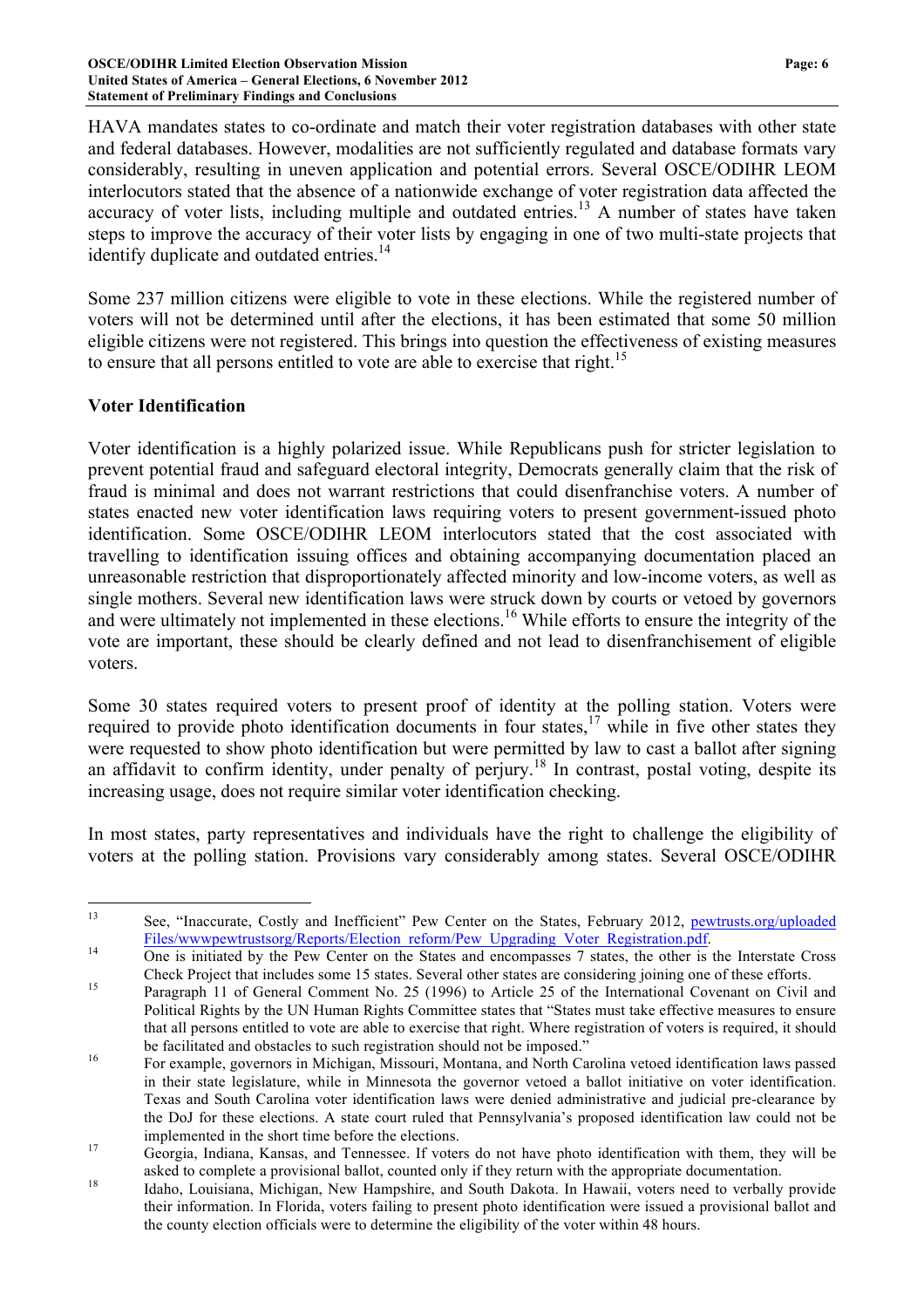LEOM interlocutors criticized such laws for delaying the voting process and for being used to intimidate certain categories of voters, such as minorities and the elderly.

# **Candidate Registration**

Candidacy requirements are provided by the Constitution and candidate registration is regulated by a number of state laws that vary significantly between states. In general, a political party could nominate candidates if it obtained a certain percentage of votes in previous elections, although this threshold differed considerably among the states. Smaller political parties and independent candidates could run if they collected a certain number of supporting signatures. The number of signatures required and the signature submission deadlines varied among the states.

Although 32 presidential candidates, including 8 women, were on ballots across the country, only 4 obtained ballot access in a sufficient number of states to be potentially elected.<sup>19</sup> In addition, 120 candidates, including 20 women, ran for the 33 Senate seats and some 1,200 candidates, including 192 women, ran for the 435 House seats. There were ten congressional seats where either a Democratic or Republican candidate was elected unopposed. The overall field of candidates provided voters with a wide degree of choice.

## **Campaign Finance**

The 2012 elections were characterized by a high level of campaign spending and were the most expensive to date. During this election cycle, presidential and congressional candidates spent more than USD 2.5 billion.<sup>20</sup> Campaign finance for general elections is regulated by federal law under the supervision of the six-member, bipartisan Federal Election Commission (FEC). However, partisan voting has limited the FEC's ability to reach decisions on key campaign finance issues.

By law, donations are subject to a range of monetary limitations. There are, however, no limits on campaign spending as the Supreme Court held that any limitation would be an infringement of the right to free speech as protected by the First Amendment to the Constitution.<sup>21</sup> Candidates, political parties, and Political Action Committees  $(PACs)^{22}$  are subject to extensive reporting requirements and disclosure obligations at regular intervals before and after election day. The FEC makes the reports public on its website within 48 hours of their receipt. While public financing is available for presidential elections, it is subject to several limitations. For the first time, both major party nominees opted out of public financing in favour of private funding, raising questions about the future of the system in its current form.

Corporations and unions cannot make direct contributions to parties and federal candidates, but they can make contributions through a PAC, subject to limitations. In the wake of the 2010 Supreme Court ruling on *Citizens United v. FEC*, which struck down the longstanding ban on corporate spending on elections, corporations and unions are now allowed to make independent expenditures that explicitly advocate for or against the election of a candidate. Expenditures can be made directly

 <sup>19</sup> Apart from President Obama and former Governor Romney, this includes: former New Mexico Governor Gary Johnson, the nominee of the Libertarian Party, who is on the ballot in 48 states and the District of Columbia,

and Jill Stein, the Green Party nominee, who is on the ballot in 38 states and District of Columbia.<br><sup>20</sup> Data from the FEC, www.fec.gov/disclosurep/pnational.do and www.fec.gov/disclosurehs/hsnational.do, according to the last reports submitted by the presidential candidates on 25 October.<br>See, *Buckley v. Valeo* (424 U.S. 1,23(1976)).<br>PACs are not legally tied to a candidate or party but they may make direct contributions

funds. A PAC may act independently or may be connected to a specific corporation or union.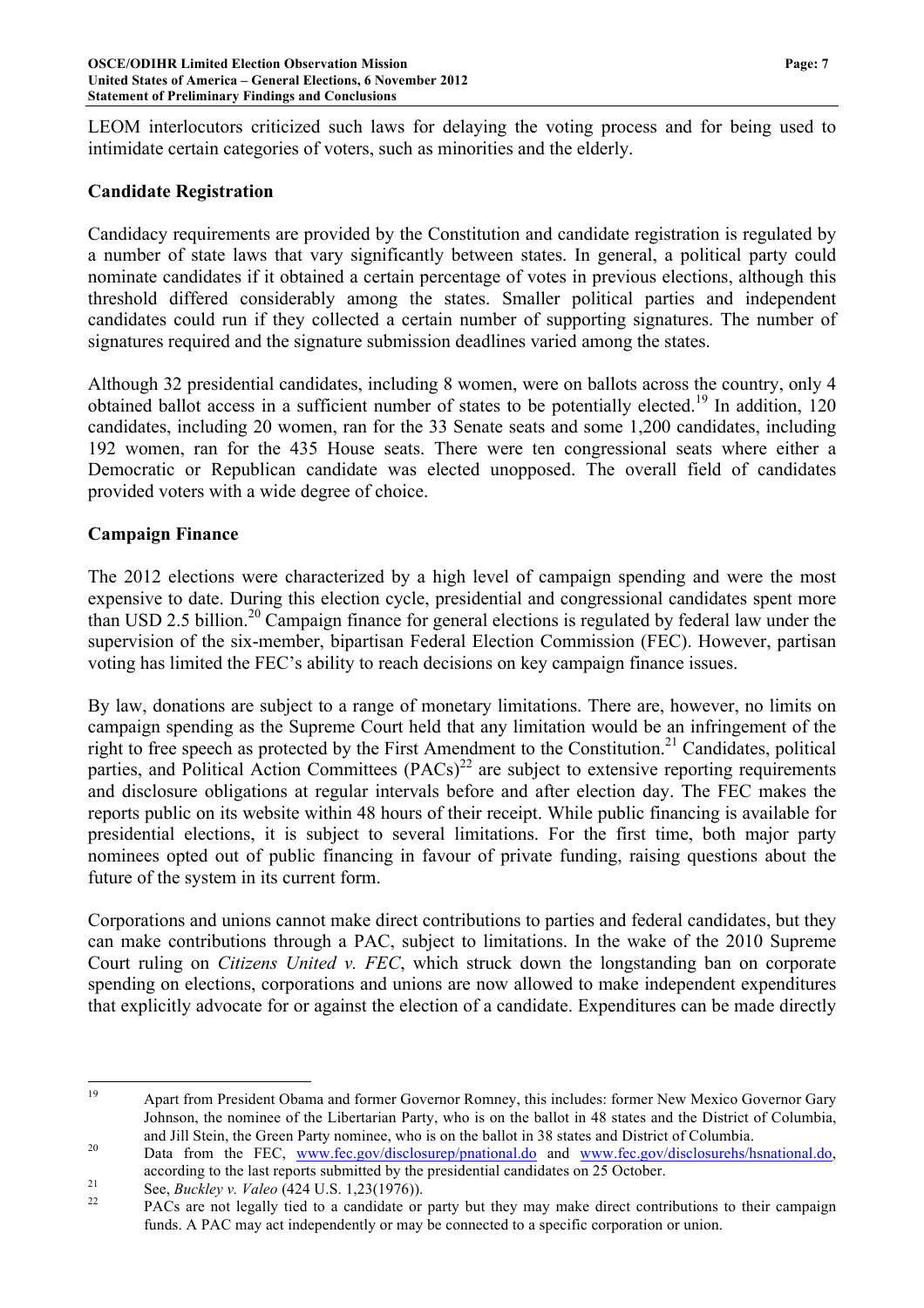or through outside groups, namely Super PACs and the so-called 501(c) and 527 organizations.<sup>23</sup> Overall spending by independent outside groups was estimated at some USD 800 million during this election cycle,<sup>24</sup> the majority of which was spent on negative TV advertisements.

Several OSCE/ODIHR LEOM interlocutors expressed concerns regarding the transparency and coordination of independent spending. A defining element of the US campaign finance system has been transparency, ensured by frequent and detailed campaign finance disclosure. However, unlike candidates, parties, and PACs, the 501(c) organizations are not required to file regular reports to the FEC disclosing the funds they raise and spend on the campaign provided that political campaign activities are not their primary activity. Furthermore, in order to be considered independent, expenditures must not be co-ordinated with a candidate or a political party. However, co-ordination rules are overly complex and difficult to interpret. The FEC received a large number of complaints alleging co-ordination and the media reported several cases of apparent co-ordination.

## **Election Campaign**

The election campaigns for federal office were vibrant and highly competitive. Although exchanges between candidates were often personalized and negative in tone, only a few isolated incidents took place.<sup>25</sup> The presidential campaign received most of the national attention, with a major focus on undecided voters in the so-called "swing" or "battleground" states.<sup>26</sup> Third-party presidential candidates received minimal exposure. Campaigning centred on issues related to the economy, job creation, tax cuts, the budget deficit, health care, education, foreign policy and issues of special concern to women. There were several cases of misleading campaign information in television advertisements, billboards, and in letters and text messages sent to voters.<sup>27</sup>

Traditional campaign activities such as mass rallies, billboards, door-to-door canvassing and telephone banks were effectively used in order to reach out to voters, including minorities, women, and youth. In addition, candidates made wide use of the internet, including social media, as well as extensive television advertising. Three presidential, and one vice-presidential, debates between the candidates of the Democratic and the Republican parties were widely watched and played a significant role in framing the campaign. Three televised debates were held for third-party presidential candidates.<sup>28</sup> A hurricane in the week prior to the elections led to some interruptions in the presidential campaign, as well as a toning down of the rhetoric.

<sup>&</sup>lt;sup>23</sup> 501(c) and 527 organizations are named after their respective sections in the Internal Revenue Code. A Super PAC, also known as an 'independent-expenditure-only-committee,' is a political committee whose primary purpose is to influence elections. A Super PAC can receive unlimited donations so long as the money is spent independently of a candidate's campaign.<br>
According to reports submitted by Super PACs to FEC: http://www.fec.gov/portal/super\_pacs.shtml.<br>
On 12 October shots were fired through a window of an Obama campaign office in Den

the Green Party presidential candidate Jill Stein and her running mate Cheri Honkala were arrested while protesting their lack of inclusion in the presidential debate in New York.<br><sup>26</sup> These are considered to be Colorado, Florida, Iowa, Nevada, New Hampshire, North Carolina, Ohio, Virginia,

and Wisconsin.<br><sup>27</sup> For example, in Pennsylvania, a utility company posted voter information leaflets to some 1.3 million voters that erroneously informed voters that photo identification is required to vote, information which was not corrected. In Maricopa county, Arizona, voters received erroneous information about the date of the elections.

In Florida, citizens received anonymous fake letters questioning their citizenship. 28 Gary Johnson, the Libertarian Party nominee, Jill Stein, the Green Party nominee, Virgil Goode, the Constitution Party nominee, and Rocky Anderson, the Justice Party nominee participated in the first two debates and Gary Johnson and Jill Stein took part in the third one.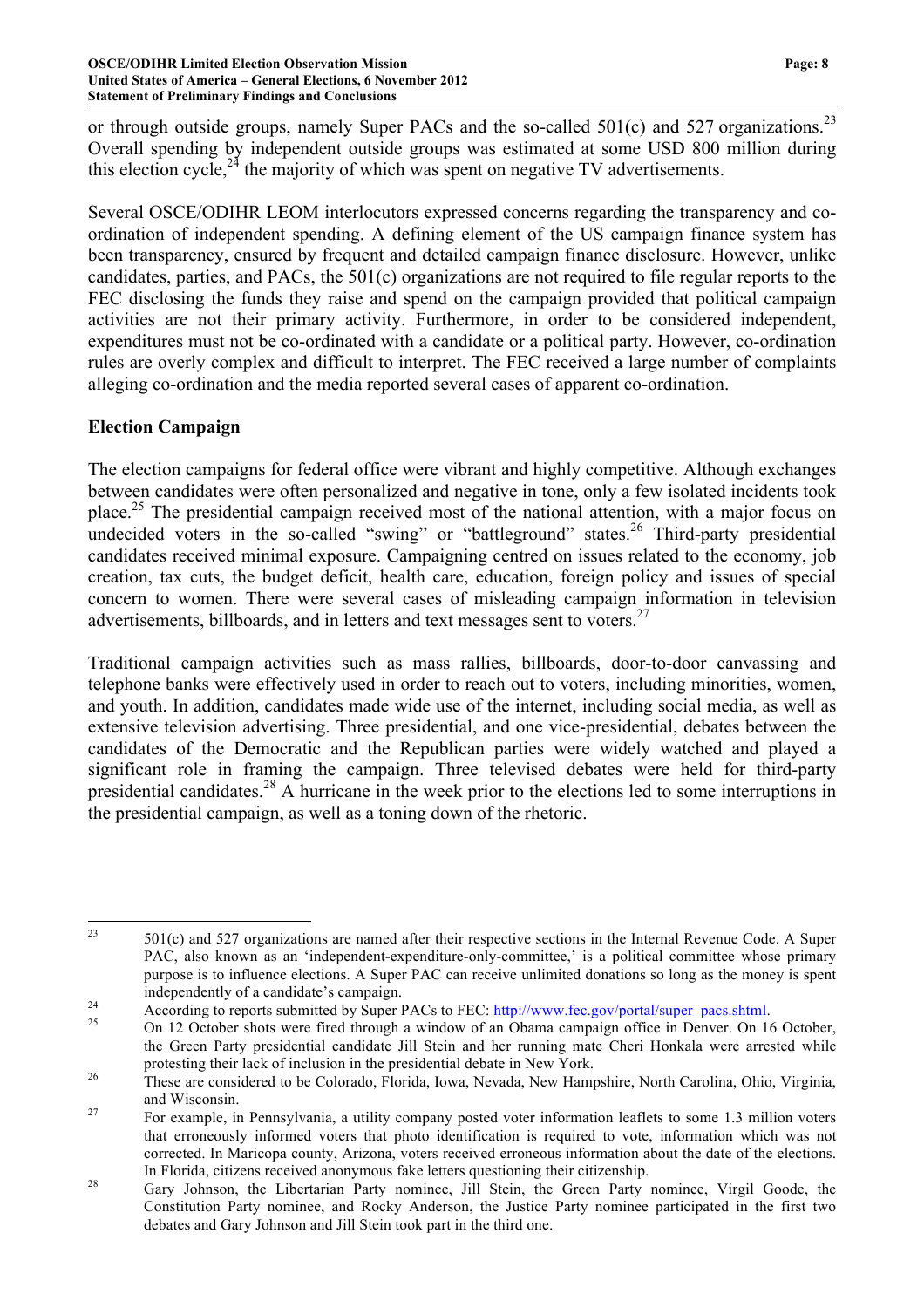#### **Media**

The US media has a robust system of guarantees protecting freedom of speech and freedom of the press. There is a plural, diverse and independent media system allowing voters to access a wide range of information and views on candidates, issues, and electoral platforms.

The obligations imposed on the media for election coverage are very limited, in line with the protection afforded by the First Amendment. Federal regulation of editorial matters is minimal, with a preference given to self-regulation. The print media are not bound by any statutory requirements. National TV networks are required to operate in the public interest, but there are no statutory requirements for equal and balanced news coverage. Paid airtime is subject to an equal opportunity rule whereby candidates must be afforded airtime commensurate with that provided to other legally qualified candidates on a channel by channel basis. Political advertising was a major avenue for campaigning with large sums of money spent on TV advertising, mostly negative in tone.

TV is the main source of political information, as provided though public, national, and cable broadcasters.<sup>29</sup> The presidential contest was the main focus of national media. OSCE/ODIHR LEOM media monitoring results show that public electronic media fulfilled their remit as public service broadcasters by covering the elections and candidates in a comprehensive manner, with substantive news and analysis of the candidates' platforms and the issues. PBS evenly allocated airtime in news and current affairs programmes between Barack Obama (53 per cent) and Mitt Romney (47 per cent) that was balanced in tone. Likewise, NPR coverage was equitable, with 45 per cent devoted to Obama and 55 per cent to Romney, and was balanced in tone. The main national networks also provided equitable coverage of Obama (50 per cent) and Romney (50 per cent) that was also balanced in tone.

In contrast, leading cable TV channels were highly partisan in their election coverage, with both Obama and Romney receiving more negative than positive coverage. Fox News dedicated 66 per cent of its coverage to Obama and 34 per cent to Romney. Coverage of Obama on Fox News was mostly negative in tone (72 per cent). MSNBC dedicated 34 per cent of its coverage to Obama and 66 per cent to Romney. Coverage of Romney on MSNBC was mostly negative in tone (87 per cent).

All broadcast media dedicated the greater part of their electoral coverage to non-substantive issues such as daily opinion polls and the holding of campaign events (64 per cent), often at the expense of substantive discussion of policy (36 per cent). Press and online media provided extensive and comprehensive coverage of the elections, often with a greater focus on policy issues.

### **Complaints and Appeals**

Complaints and appeals can be brought before state and federal courts by individuals, parties, organizations, and interest groups in cases of violation of electoral rights. HAVA requires that states establish a state-based administrative complaints procedure. The DoJ monitors state implementation of federal election legislation and may initiate federal lawsuits in cases of non-compliance or to remedy denial or abridgement of voting rights. Complaints regarding federal campaign finance are resolved by the FEC, and media-related campaign complaints by the Federal Communications

<sup>&</sup>lt;sup>29</sup> The OSCE/ODIHR LEOM conducted media monitoring from 12 October until 5 November, including TV: public broadcasters *PBS* and *NPR*, national TV networks *ABC*, *CBS*, and *NBC*, cable TV channels *CNN*, *Fox News*, and *MSNBC*; newspapers: *New York Times*, *USA Today*, and *Wall Street Journal*; and news websites: *The Huffington Post* and *Politico*.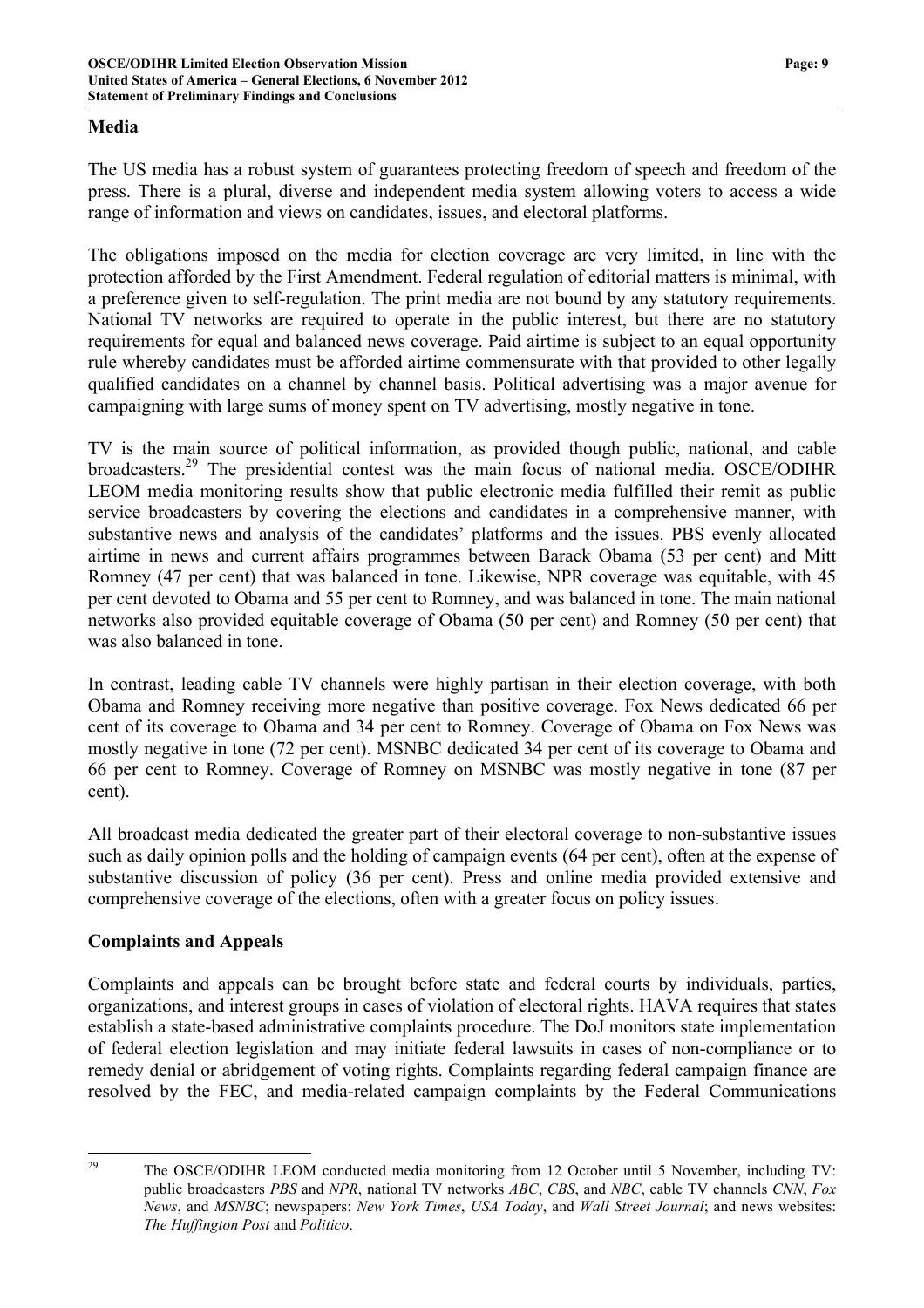Commission. In general, the dispute resolution mechanism provides for effective remedy, although certain aspects are not adjusted to the context and pace of an electoral process.

The majority of electoral disputes in this election cycle pertained to new legislation regarding voter identification, early voting, voter registration, and redistricting. Contrary to good electoral practice, some amendments to state electoral law were only finalized in the weeks shortly before election day. Late changes to the legal framework can adversely impact electoral participants' understanding of provisions and their ability to fulfil their roles effectively.

Provisions on recounts vary widely. They can be requested from the state election boards or the courts. In some states the plaintiff is required to pay the costs of the recount which can amount to several thousands of dollars, with the possibility of reimbursement only if the election results are reversed by the recount. Some states provide for an automatic recount in case of a narrow margin in results, with costs covered by the state. In some state laws, there is no deadline set for recounts.<sup>30</sup> while in New York and Wyoming the law does not establish recount procedures.

## **Election Observation**

In line with OSCE commitments, the US has regularly invited the OSCE/ODIHR to observe federal elections. However, election observation is regulated by state law, which generally does not provide for international observers, as required by paragraph 8 of the 1990 OSCE Copenhagen Document. In 2010, the National Association of Secretaries of States (NASS) extended its 2005 resolution encouraging federal, state and local election officials to co-operate with and provide access to international observers. Missouri, New Mexico, North Dakota, South Dakota, and the District of Columbia explicitly provide for international election observation, while other states interpreted their laws in a way that permits access or delegated the decision to county officials. In several states OSCE/ODIHR observers were not provided full and unimpeded access to polling stations.<sup>31</sup> In some cases, OSCE/ODIHR observers were publicly threatened with criminal sanctions if they entered polling stations. This is in contravention of paragraphs 8 and 10 of the 1990 OSCE Copenhagen Document.

Domestic observation was widespread throughout the country, with a focus on battleground states, providing an important layer of transparency and confidence. However, domestic observers informed the OSCE/ODIHR LEOM that they faced challenges gaining access to documentation related to new voting technologies, including source codes. The DoJ deployed more than 780 federal observers to 23 states to monitor the implementation of federal electoral law.

# **Alternative Voting Methods**

Alternative voting methods are an established practice in the US and it is estimated that up to 40 per cent of voters cast their ballots before election day through early in-person voting or through postal voting, including by voters abroad. The methods and modalities of alternative voting vary across the states. In general, there is high public trust in election authorities to perform early and postal voting impartially and according to the law. The OSCE/ODIHR LEOM noted adequate measures to prevent unauthorized access to election materials, as well as for overnight security.

Although all states provide for postal voting, 29 states and the District of Columbia did not require voters to provide a reason for voting by mail. Oregon, Washington, and some counties in other

<sup>&</sup>lt;sup>30</sup> Arkansas, Michigan, Missouri, Oregon, and Vermont.<br><sup>31</sup> For example, Alabama, Alaska, Florida, Iowa, Michigan, Mississippi, Ohio, Pennsylvania, Tennessee, and Texas.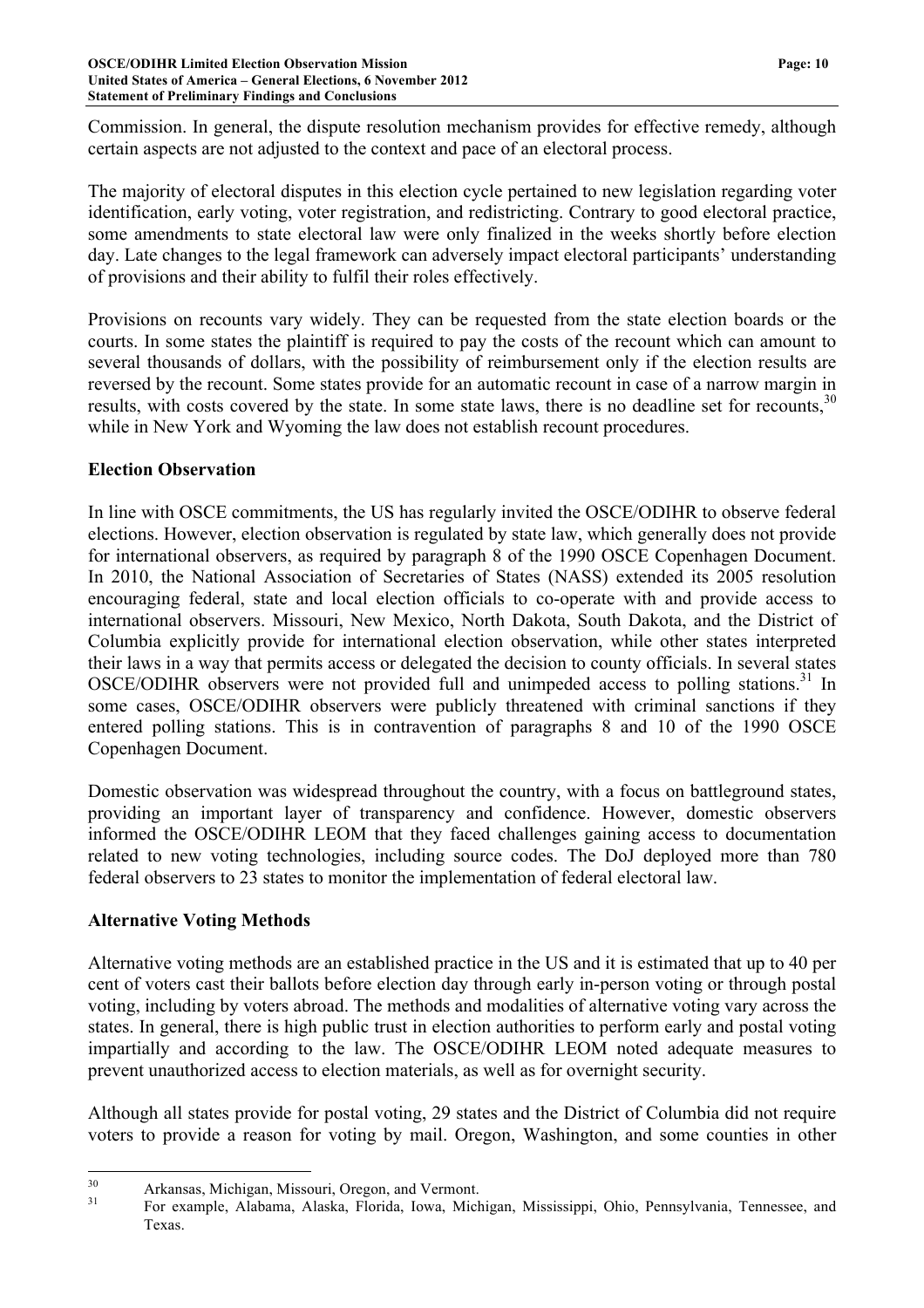states, conducted elections entirely by post. Regulations to protect the secrecy of postal ballots vary across the country. Some states do not require a secrecy envelope and the ballot paper is returned in an envelope containing voter information, which may violate the right to a secret ballot as provided by paragraph 7.4 of the 1990 OSCE Copenhagen Document.<sup>32</sup>

Early in-person voting is available in 32 states and the District of Columbia. The dates and working hours for early voting vary significantly across states, from 4 to 45 days, and have been recently shortened in four states.<sup>33</sup> Courts reinstated early voting that was curtailed by state laws in Florida and Ohio. The widespread use of early in-person voting resulted in long queues in a number of states. The flow of voters was slowed down in some states by ballot papers that were several pages long and included multiple electoral contests and referenda. In the eastern states, early voting was cancelled for two days due to a hurricane, but was generally compensated by extended opening hours or adding extra days.

The MOVE and UOCAVA acts provide citizens abroad with the possibility to vote in general elections. The Federal Voting Assistance Program (FVAP) of the Department of Defense provided considerable assistance to facilitate voter registration and ballot requests, as well as voter information campaigns. The MOVE act requires states to distribute ballots to voters abroad at least 45 days before election day to ensure that the ballots will be returned on time.<sup>34</sup> Some 31 states allow voters to return their completed ballots by email or fax, which requires voters to waive the right to secrecy of their vote.

# **New Voting Technologies**

The use of new voting technologies (NVT) in US elections is extensive and varies considerably across and within states. Most states use more than one type of NVT, either because of county variations or to accommodate voters with special needs. Although the EAC is mandated by HAVA to certify NVT, the guidelines are voluntary and few systems have been tested against national standards. Contrary to international good practices, there is also a lack of state-level provisions regarding certification, and auditing, resulting in a broad range of systems regulated according to different standards.

The trend to return to paper-based voting continues and 32 states now provide for electronic counting of paper ballots for almost all voters. Several election officials indicated to the OSCE/ODIHR LEOM that they returned to paper-based voting in response to voter concerns about the integrity of NVT. However, 11 states continue to mostly use Direct Recording Electronic (DREs) voting machines that do not provide any form of Voter Verified Paper Audit Trail (VVPAT).35 Using a VVPAT gives the voter the opportunity to verify that their vote has been cast correctly, and allows for a recount, leading to more transparency and confidence in the process. Overall, election officials were well-trained, experienced, and comfortable in using NVT.

<sup>&</sup>lt;sup>32</sup> For example, California, Illinois, North Carolina, Virginia, and Wisconsin.<br><sup>33</sup> Florida, Georgia, Tennessee, and West Virginia.<br><sup>34</sup> For example, jurisdictions in Alabama, Mississippi, and Vermont.<br><sup>35</sup> Delaware, Geo Texas, and Virginia.